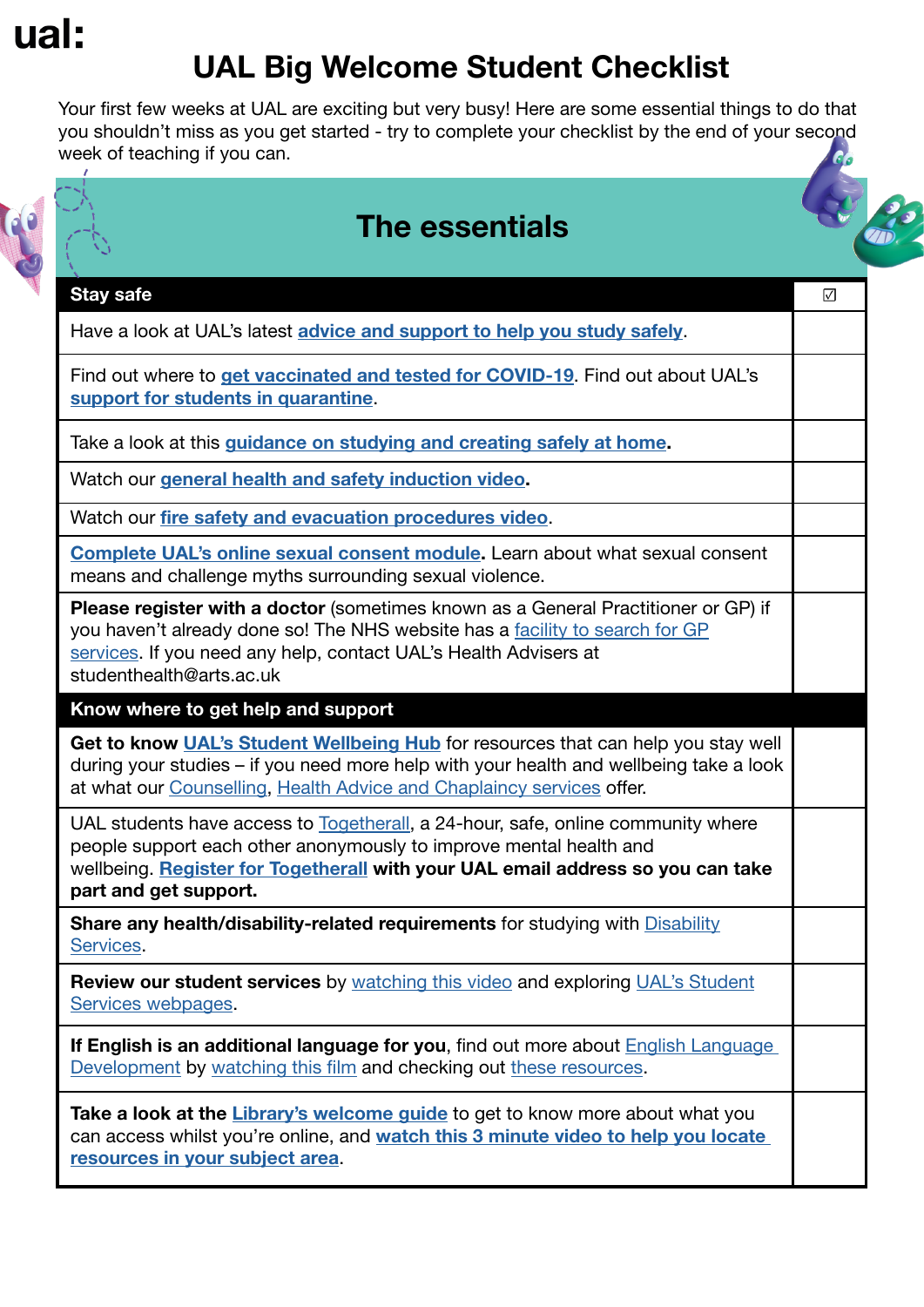## ual:



## Important and useful information and links

Arrange to **[collect your Student ID card](https://www.arts.ac.uk/study-at-ual/how-to-enrol/student-id-card-collection)**. There are useful videos to help you.

Contact your [Programme Administration team](https://www.arts.ac.uk/__data/assets/pdf_file/0035/296594/UAL_Programme_Administration_Contacts.pdf) to confirm when you're planning to attend on site.

Read and follow **[UAL's COVID-19 Community Pledge](https://www.arts.ac.uk/students/stories/our-covid-19-community-pledge)** and play your part in keeping the whole community safe and well.

Download your college Welcome Guide! There's a helpful guide available for each college download a copy so you can use it as you get to know your college: [Camberwell,](https://www.arts.ac.uk/__data/assets/pdf_file/0019/307054/Camberwell-Student-Guide-2021.pdf) [Chelsea,](https://www.arts.ac.uk/students/bigwelcome/chelsea) [CSM](https://www.arts.ac.uk/__data/assets/pdf_file/0024/307068/Big-Welcome-part-2-CSM-guide-V2-compressed.pdf), [LCC,](https://www.arts.ac.uk/__data/assets/pdf_file/0026/307277/Big-Welcome-part-2-LCC-guide-1-compressed.pdf) [LCF](https://www.arts.ac.uk/__data/assets/pdf_file/0024/307059/LCF-Student-Guide-2021.pdf) and [Wimbledon](https://www.arts.ac.uk/__data/assets/pdf_file/0018/307053/Wimbledon-Student-Guide-2021.pdf).

Don't forget about the **[Student Guide](https://www.arts.ac.uk/__data/assets/pdf_file/0021/293511/UAL-Student-Guide-2021.pdf)** for lots of practical help, advice, hints and tips, including how to set up a student bank account – don't forget to get this sorted out.